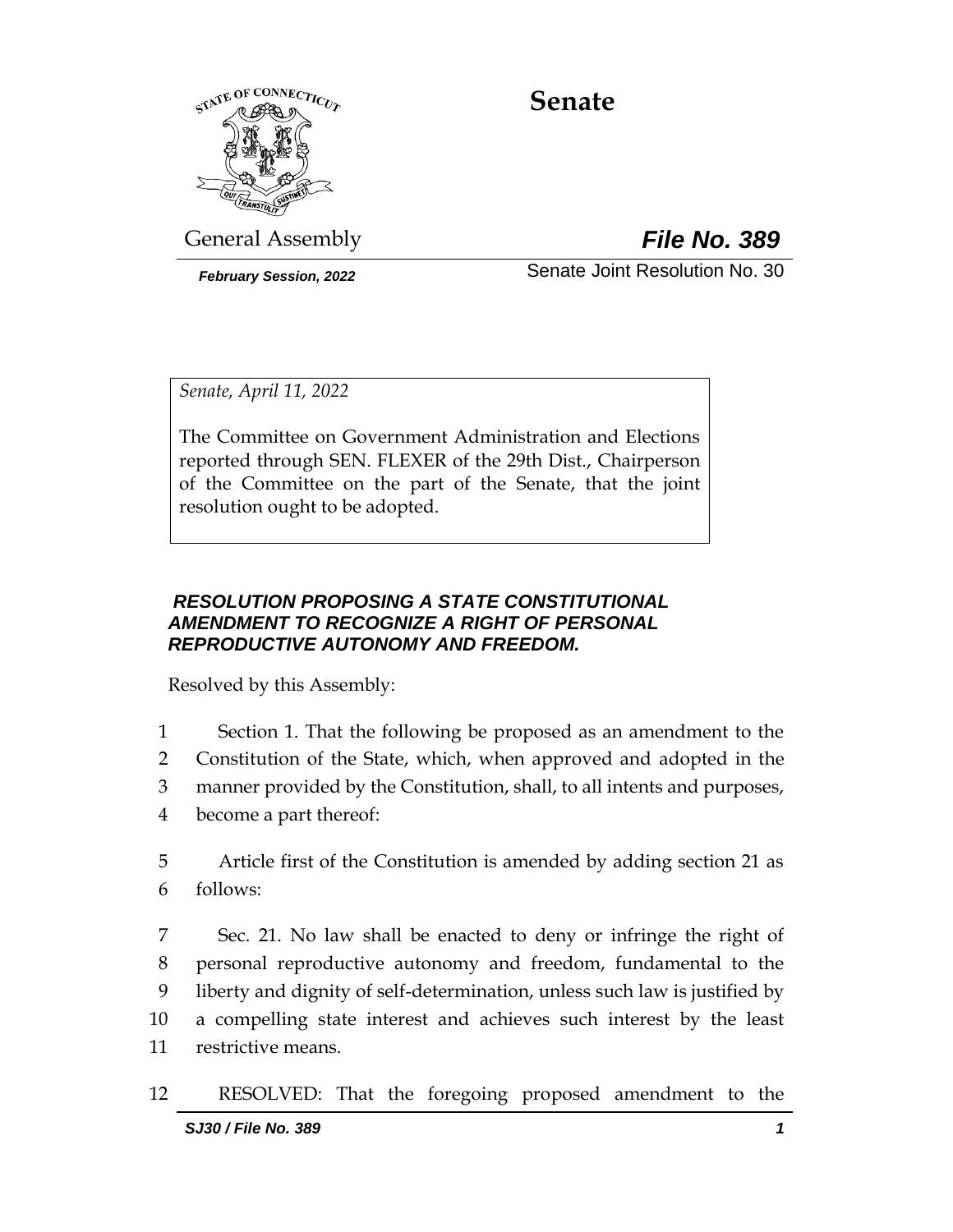Constitution be continued to the next session of the General Assembly elected at the general election to be held on November 8, 2022, and published with the laws passed at the present session, or be presented to the electors at the general election to be held on November 8, 2022, whichever the case may be, according to article sixth of the amendments to the Constitution. The designation of said proposed amendment to be used on the ballots at such election shall be "Shall the Constitution of the State be amended to recognize a right of personal reproductive autonomy and freedom?"

*GAE Joint Favorable*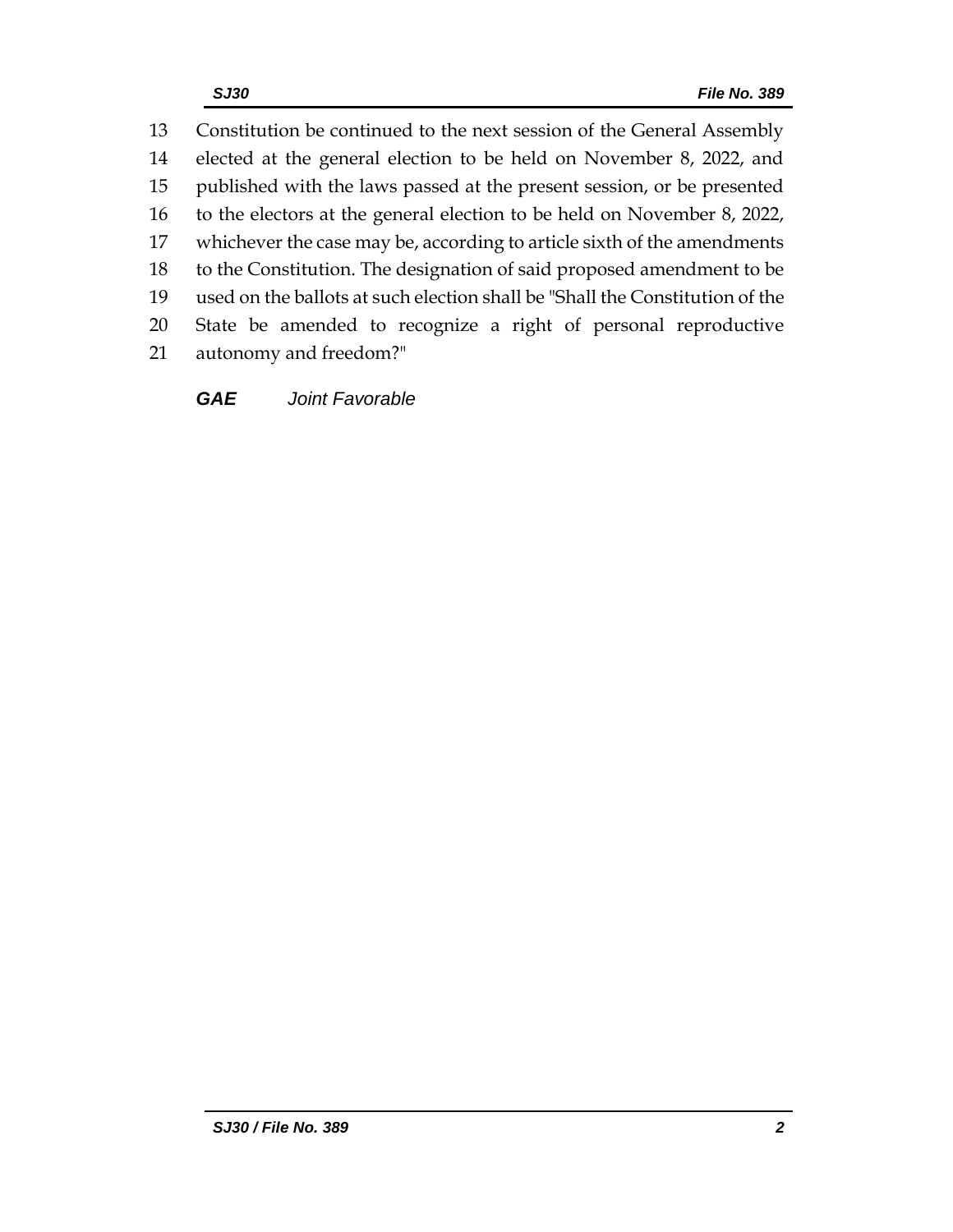*The following Fiscal Impact Statement and Bill Analysis are prepared for the benefit of the members of the General Assembly, solely for purposes of information, summarization and explanation and do not represent the intent of the General Assembly or either chamber thereof for any purpose. In general,*  fiscal impacts are based upon a variety of informational sources, including the analyst's professional *knowledge. Whenever applicable, agency data is consulted as part of the analysis, however final products do not necessarily reflect an assessment from any specific department.*

# *OFA Fiscal Note*

*State Impact:*

| <b>Agency Affected</b> | <b>Fund-Effect</b> | FY 23 \$ | FY 24 \$ |
|------------------------|--------------------|----------|----------|
| Secretary of the State | GF - Cost          | 5.000    | None     |
| Note: CE-Ceneral Fund  |                    |          |          |

Note: GF=General Fund

### *Municipal Impact:* None

## *Explanation*

This resolution proposes a constitutional amendment to prohibit enactment of any law that denies or infringes on personal reproductive autonomy and freedom unless there is a compelling state interest, and it can be achieved by the least restrictive means.

The Secretary of the State is anticipated to incur a cost of \$5,000 in FY 23 (for the November 2022 election) for providing posters with proposed constitutional amendment question and explanation to each polling place in every municipality. This cost will cover the printing and mailing of the posters.

Since all materials required for placing a constitutional amendment on the ballot are supplied by the State, and the vote will occur on the same day as a regularly scheduled statewide election, no cost will be incurred by municipalities.

# *The Out Years*

The cost identified above is one-time. However, the FY 23 cost may be shifted into FY 25 pursuant to the requirements of the constitutional amendment process.